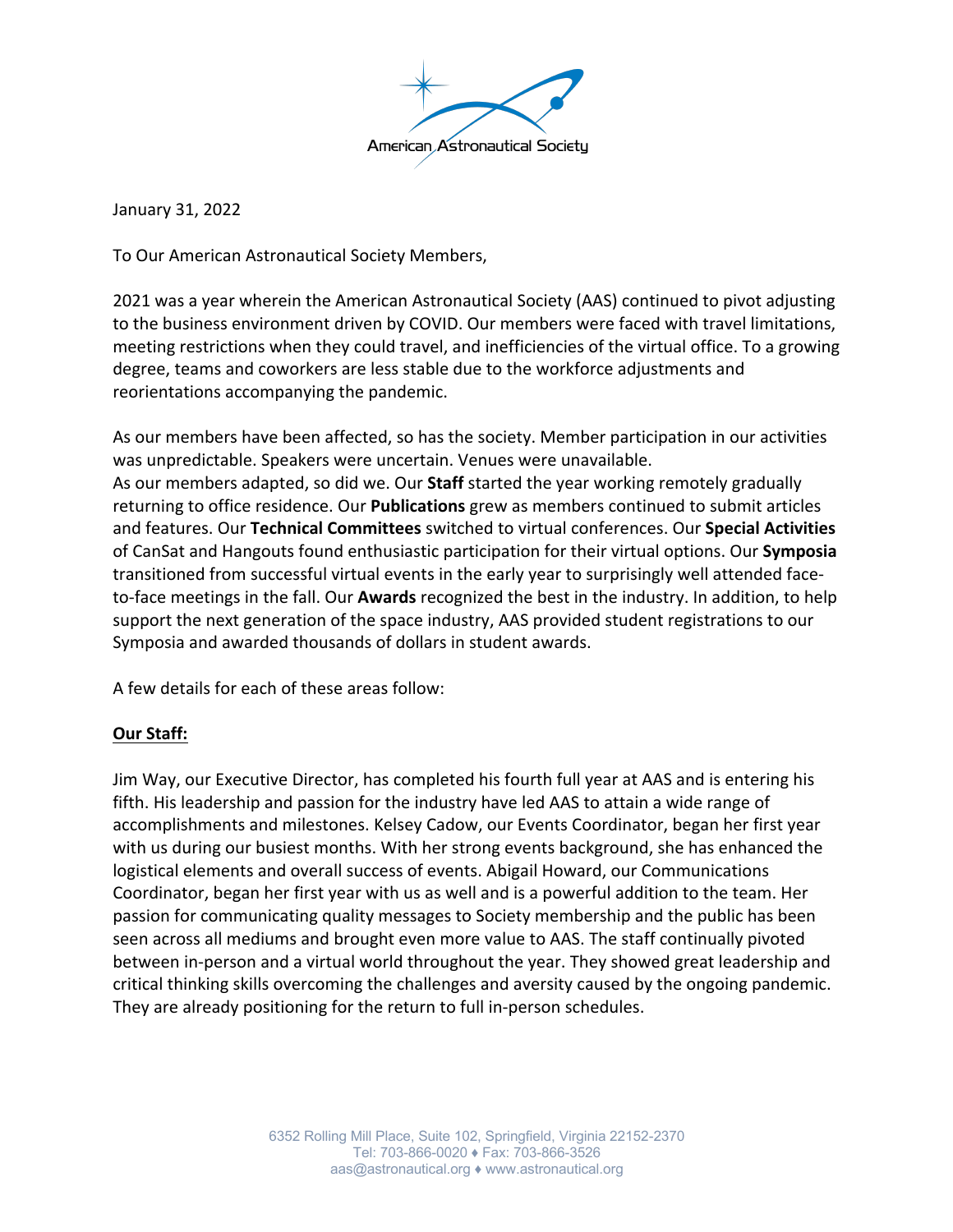

### **Our Publications:**

Our peer-reviewed technical publication, *The Journal of the Astronautical Sciences*, published continuously since 1954, has continued to grow and prosper. In 2021 we published forty-six articles and one editorial piece. This was our first year of international support for our editorial staff, with two associate editors from Canada and Europe. Two more additional editors will be added to the team in 2022. Please be sure you take advantage of this incredible resource! Staying with publications*, Space Times* has had its second full year as an e-publication, publishing a dozen articles. Volunteer writers from all areas of the space industry posted engaging articles that helped inform and educate on a variety of space-related subjects. Article topics included AAS news, industry news, interviews with young professionals, and event recaps. We look forward to continuing to expand our Space Times content in the future.

### **Our Technical Committees:**

The 31st AAS/AIAA Space Flight Mechanics Meeting was held virtually from February 1-3, 2021. There was a total of 196 papers presented in thirty sessions, with three hundred attendees. The conference was held virtually due to the ongoing COVID pandemic, with presentations, Q&A, and social events all occurring online. A greater than normal number of students and retirees were able to attend due to the online format. As we return to in-person conferences, we hope to find ways to retain positive aspects of the online experience (e.g., videos of talks, remote participation for those with difficult travel circumstances).

The 44th annual AAS Guidance and Control Conference was not held due to the global pandemic. However, the AAS Rocky Mountain Section continues to recognize academic excellence by annually awarding one scholarship to a top Aerospace Engineering student and one scholarship to a top Electrical Engineering student. This scholarship was established with an endowed fund at the University of Colorado over 40 years ago. The AAS/AIAA Astrodynamics Specialists Conference was held virtually, August 9-11. The event had over three hundred attendees to enjoy more than 230 presentations on topics including Asteroids and Small Bodies, Trajectory Design, Martian Moons and Solar Sails, and more. This event is a key component of AAS as a technical society and we look forward to continuing to build on this year's success.

#### **Our Special Activities:**

The annual Student CanSat Competition looked a little different again this year as it was held virtually. We still saw thirty-eight international teams participate throughout the event. The 2021 mission was to design a CanSat that would consist of a container and two autorotating maple seed science payloads. Upon deployment, the container would release the payloads and relay payload data to a ground station. Due to the coronavirus, we were not able to host a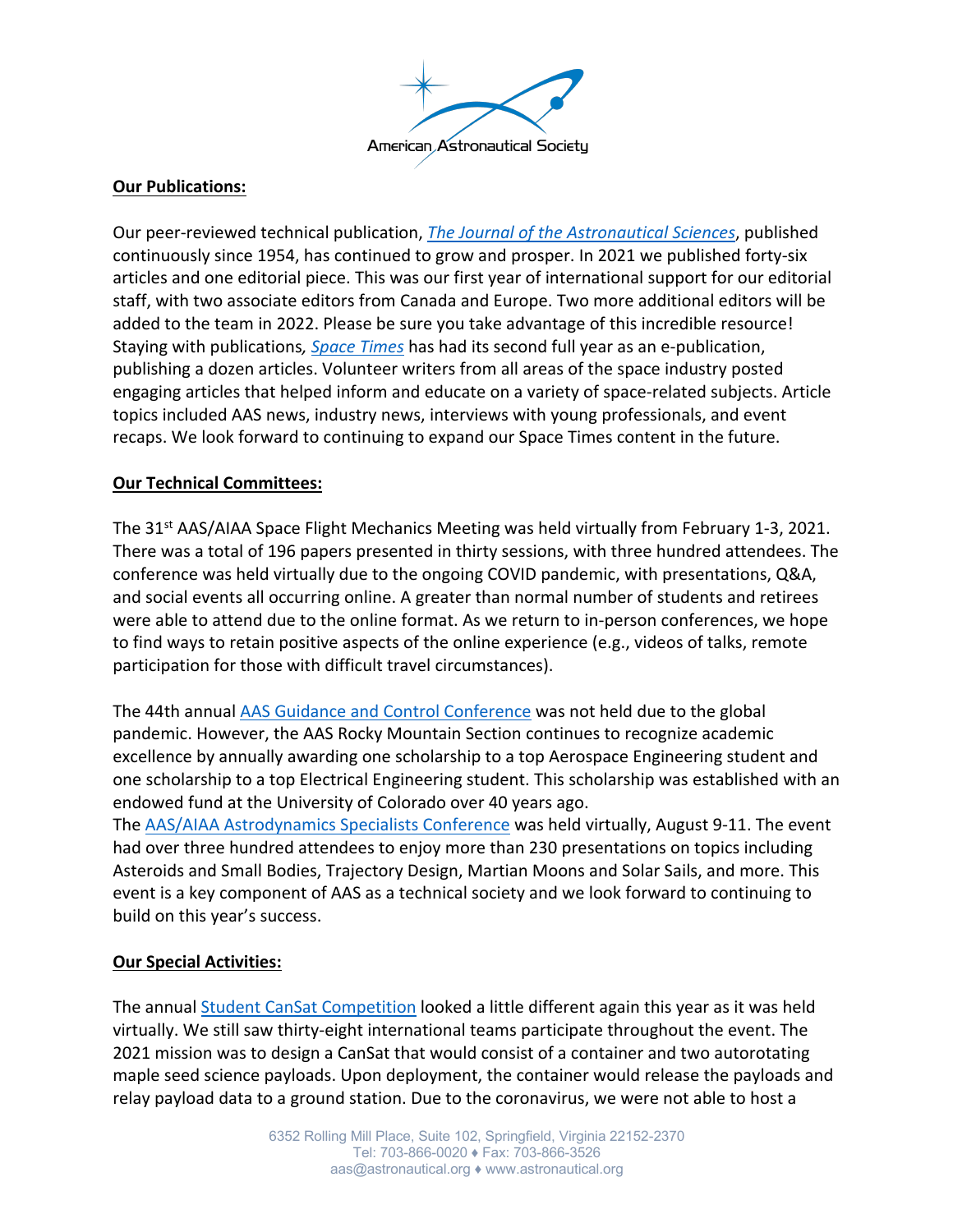

launch weekend, and scoring was based on CDR and PDR scores as well as a live, simulated mission. First place went to Ryerson University from Canada, with second place going to the Federal University of Technology from Brazil. A virtual award ceremony was held online announcing the top five teams with guest speaker Charlie Bolden. The 2022 competition will be held in-person at Virginia Tech University in Blacksburg, Virginia in June of this year. AAS has continued to host our "Future in Space Hangouts" online discussions throughout the year with our Moderator, Tony Darnell, and a group of various experts discussing space-related topics. These virtual hour-long sessions feature the latest in space exploration, technology, innovations, policy, ethics, and more! These sessions are a way to engage various groups in the industry to collaborate across organizations. Some of the Hangout topics included "Viewing Exoplanets Through a Solar Gravity Lens", and "NASA's DART Mission: Protecting Earth from Hazardous Asteroids". Previous Hangouts are available to view for free online on our website.

### **Our Symposia:**

In March, we held the 58<sup>th</sup> Annual Robert H. Goddard Memorial Symposium. Again, due to the pandemic, the event was held online only, but we still had a great turnout and an excellent program. The Symposium registered 330 attendees who engaged in discussions focused on "planetary stewardship." Topics included data management, space missions for climate research, commercial human spaceflight and science, sustainable technologies, and more. Speakers included Ellen Stofan from the Smithsonian Institution, U.S. Representative Don Beyer, with Niki Fox and Gavin Schmidt from NASA. We will be hosting the 59<sup>th</sup> Goddard Symposium from March 16-18, 2022, at the University of Maryland in College Park, MD. Please join us!

The third annual John Glenn Memorial Symposium was held July 13-15 fully online. Over 270 attendees, we were able to achieve a successful event despite being virtual. The theme of the symposium was Convergence: Deep Space, Near Space, and Aeronautics Coming Together and included speakers such as Jim Reuter, NASA Associate Administrator; Jeffrey A. George, NASA Lunar Architecture Lead, Bill Nelson, NASA Administrator; and many more. The Fourth Annual Glenn Symposium will take place July 18-20, 2022, at Case Western Reserve University in Cleveland, Ohio.

The International Space Station Research & Development Conference took place online as well, with the plenary sessions taking place August 1-3, and the AAS-hosted Technical Sessions occurring August 16-18. AAS and CASIS have collaborated for several years on this event that brings together experts in the technical, commercial, research, policy, and other space industry segments. The technical sessions allowed deep-dive discussions and presentations on a variety of topics including Biology and Medicine, Computing, Physical Sciences and Material Development. The technical sessions had over five hundred attendees with great international